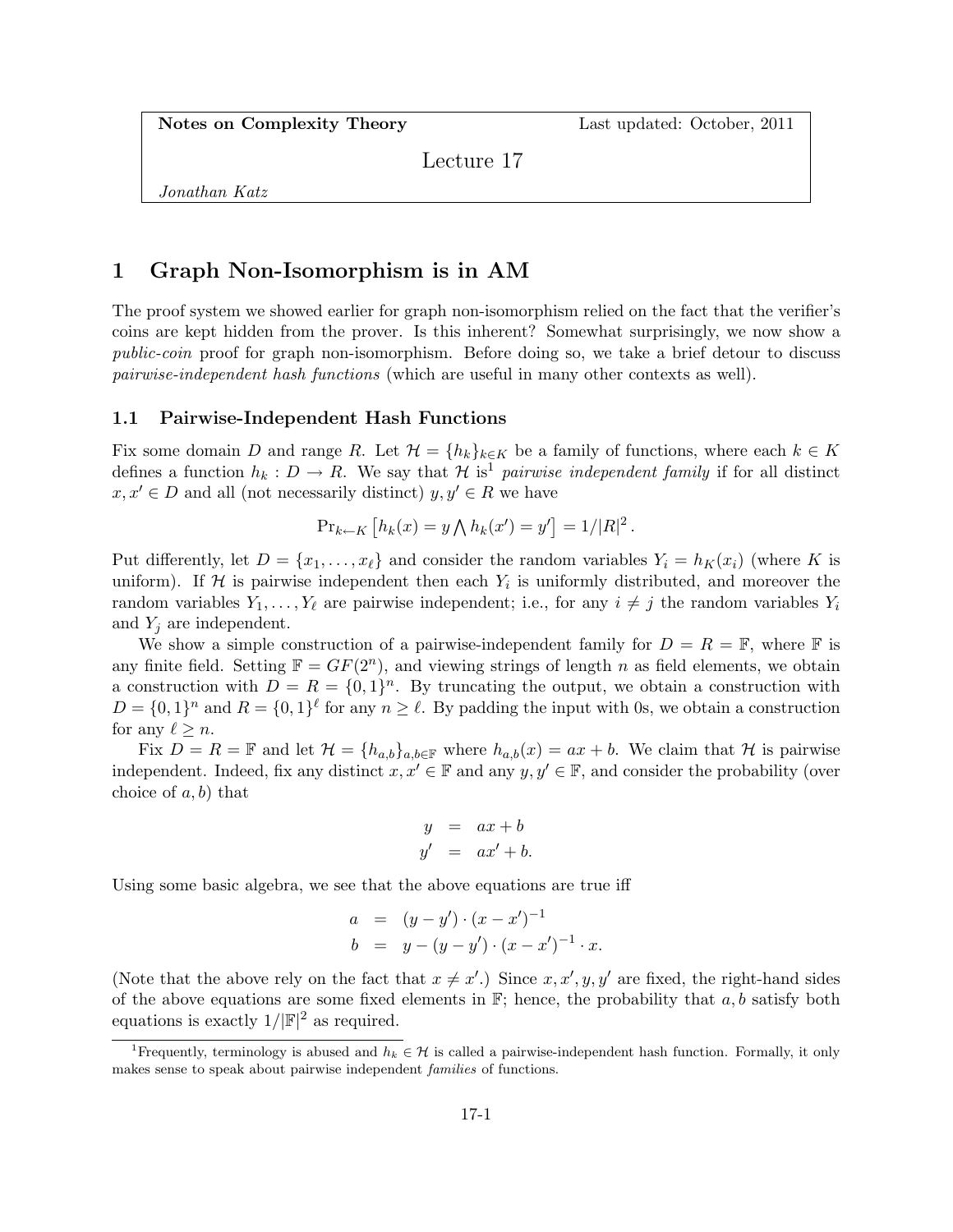For applications, what we actually need are ways to construct pairwise-independent families on, say,  $\{0,1\}^n$  for some given n. In that case we actually want an efficient probabilistic algorithm that, given n, outputs a key k that, in turn, defines a function  $h_k: \{0,1\}^n \to \{0,1\}^n$  that is efficiently computable. The construction given above satisfies this, though it is not entirely trivial to show this. (In particular, we need to use the fact that we can efficiently generate, and manipulate elements of,  $GF(2^n)$ .)

## 1.2 An AM Protocol for Graph Non-Isomorphism

We begin by introducing some more notation. For an *n*-vertex graph  $G$  (represented as an adjacency matrix), consider the (multi-)set  $\text{all}(G) = {\pi_1(G), \dots, \pi_n(G)}$  of all permuted versions of G. This is indeed a multi-set (in general) since it is possible that  $\pi_i(G) = \pi_j(G)$  even when  $\pi_i \neq \pi_j$ . For example, consider the 3-vertex graph G in which there is a single edge  $(1, 2)$ . Considering the 6 possible permutations on the labels of the vertices, we see that  $\pi = (12)(3)$  maps G to itself, even though  $\pi$  is not the identity permutation. On the other hand,  $\pi' = (13)(2)$  maps G to a graph isomorphic, but not identical, to G.

Let  $\text{aut}(G) = {\pi \mid \pi(G) = G}$ ; these are the *automorphisms* of G. (Note that  $\text{aut}(G)$  is never empty, since the identity permutation is always in  $\text{aut}(G)$ .) Let  $\text{iso}(G)$  be the set (not multi-set)  $\{\pi(G) \mid \pi \text{ is a permutation}\}.$  We claim that for any *n*-vertex graph G we have:

$$
|\textsf{aut}(G)| \cdot |\textsf{iso}(G)| = n! .
$$

The reason is that our original multi-set all  $(G)$  has exactly n! elements in it, but each graph in  $iso(G)$ appears exactly  $\text{aut}(G)$  times in all  $(G)$  (because  $|\text{aut}(G)| = |\text{aut}(\pi(G))|$  for any permutation  $\pi$ ).

We now have the ideas we need to describe the proof system. Given graphs  $(G_0, G_1)$ , define the set W as follows:

$$
W = \left\{ (H, \sigma) \mid \begin{array}{c} H \text{ is isomorphic to either } G_0 \text{ or } G_1 \\ \text{and } \sigma \in \text{aut}(H) \end{array} \right\}.
$$

Note that if  $G_0 \cong G_1$ , then H is isomorphic to  $G_0$  iff it is isomorphic to  $G_1$ ; also, the number of automorphisms of any such H is exactly  $|{\sf aut}(G_0)|$ . So the size of W is exactly  $|{\sf iso}(G_0)| \cdot |{\sf aut}(G_0)| =$ n!. On the other hand, if  $G_0 \not\cong G_1$  then the graphs isomorphic to  $G_0$  are distinct from those graphs isomorphic to  $G_1$ . So the size of W in this case is

$$
|\mathsf{iso}(G_0)| \cdot |\mathsf{aut}(G_0)| + |\mathsf{iso}(G_1)| \cdot |\mathsf{aut}(G_1)| = 2n!.
$$

So,  $|W \times W| = (n!)^2$  if  $G_0 \cong G_1$  and  $|W \times W| = 4 \cdot (n!)^2$  if  $G_0 \not\cong G_1$ . Furthermore, it is possible to prove membership in W by giving an isomorphism to either  $G_0$  or  $G_1$  (the automorphism can be verified in polynomial time).

The above suggests the following proof system:

- 1. On common input  $(G_0, G_1)$ , define  $W \times W$  as above. (Arthur obviously cannot construct  $W \times W$ , but all it needs to do is compute the upper bound  $4(n!)^2$  on its size.) Let  $m =$  $\log 4(n!)^2$ , and note that m is polynomial in the input size n.
- 2. Arthur selects a random  $h$  from a pairwise-independent family, where  $h$  maps strings of the appropriate length (which will become obvious in a minute) to  $\{0,1\}^m$ . It sends h to Merlin.